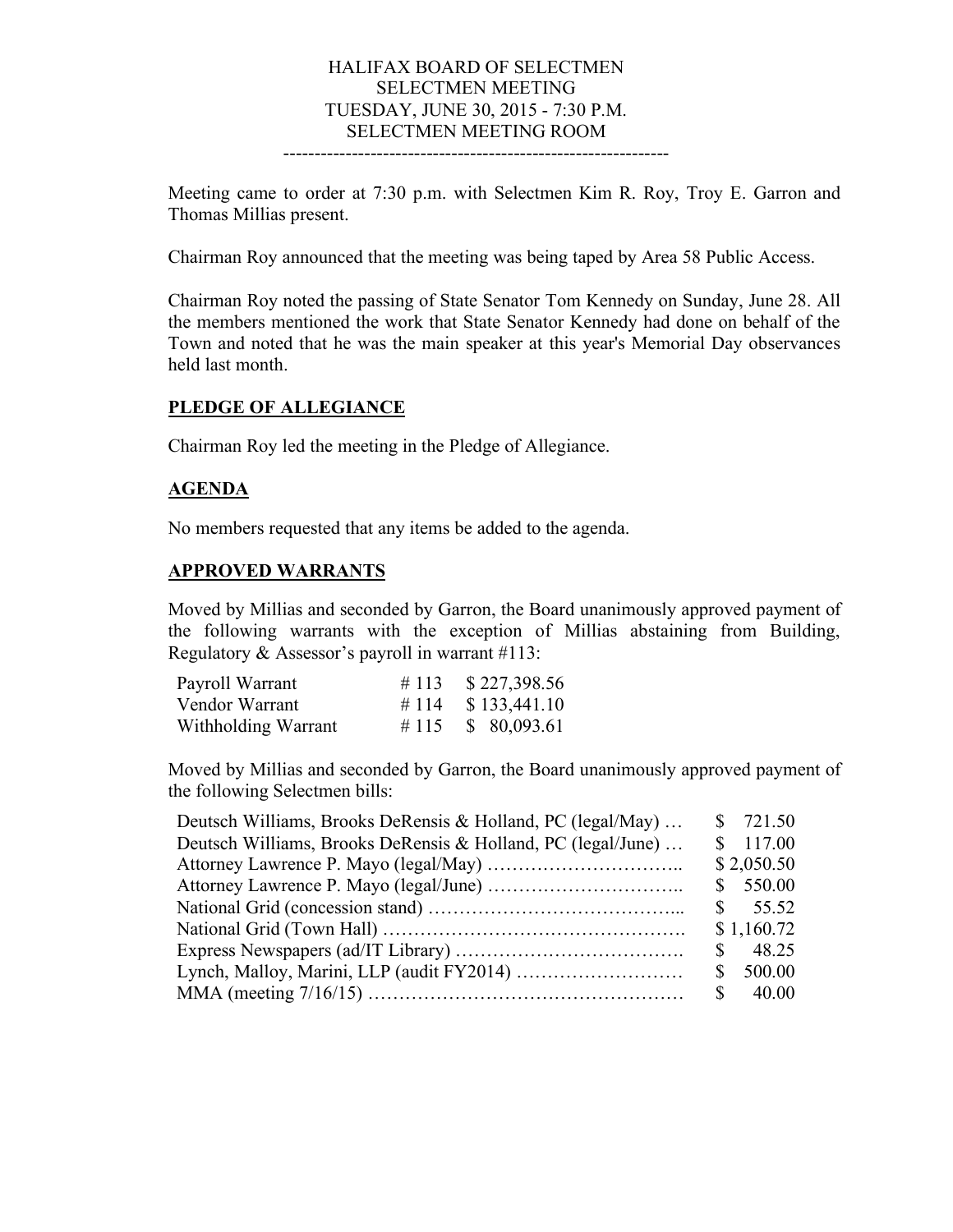# **SCHEDULED APPOINTMENT**

## *Pole Hearing – Monponsett Street - Poles 89S, 91S, 94S & 105.5*

Barry Maffini from UCS represented Verizon.

"S" in pole numbers means "Stub" pole.

This work is in connection with the ongoing project for the solar farm on the Plympton/Halifax line on Route 58. Lines are being constructed going north along Route 58 to accommodate this work. This project also provides an opportunity to correct any deficiencies in the current lines. Stub poles (there are three of them) split up long spans of wires and are hold/offset primary lines off the main line. The stub pole on the east side of Route 58 is being constructed to "hold a simple corner".

Selectmen Millias and Garron have visited the area. Selectman Garron has asked if there will be an interruption in service. Maffini said that it is not likely that there will be an interruption in service. Selectman Millias had no questions. Selectmen Garron asked when the work would be done. Selectmen Roy stated that the work would be done as soon as possible, probably within two weeks, because this work needs to be done before roadwork on Route 58 can be started. Selectman Millias noted the poor condition of the road. Maffini stated that Verizon will be in contact with the Town before the work is started.

Moved by Garron and seconded by Millias, the Board unanimously voted to approve all four poles.

### Live Entertainment Permit

Request for entertainment permit for 99 Fuller Street for Saturday, July 18<sup>th</sup> from 2 p.m. to 9 p.m. with the usual stipulations attached. All departments have signed off.

Moved by Millias and seconded by Garron, the Board unanimously voted to approve the permit.

#### Union Contract for Firefighters for FY2016 wages (1.0% increase)

Moved by Garron and seconded by Millias, the Board unanimously approved the contract.

#### Assistant Building Inspector/Building Inspector

Moved by Garron and seconded by Millias, the Board unanimously voted to appoint Robert Piccirilli as Assistant Building Inspector from July 1, 2015 to July 31, 2015 and as amended his previous appointment as Building Inspector to begin on August 1, 2015. This is being done as Mr. Piccirilli is not available on a full-time basis during July. Mr. Piccirilli has agreed to these appointments.

Administrator Seelig presented a verbal request that Mr. Piccirilli's initial wage level be set at Step 3 of Grade 10. Town Meeting approved the necessary funding. Board would have to agree and then request approval from the Wage and Personnel Board. The justification for the request is Mr. Piccirilli's past work as the Assistant Building Inspector, his service on the Planning Board and his past work in the building trades. Both Selectmen Garron and Roy are in favor of this. The Board requested information on salaries in comparable communities. The Board agreed to request an appointment to meet the Wage and Personnel Board on Tuesday, July 7, no earlier than 7:30 pm.